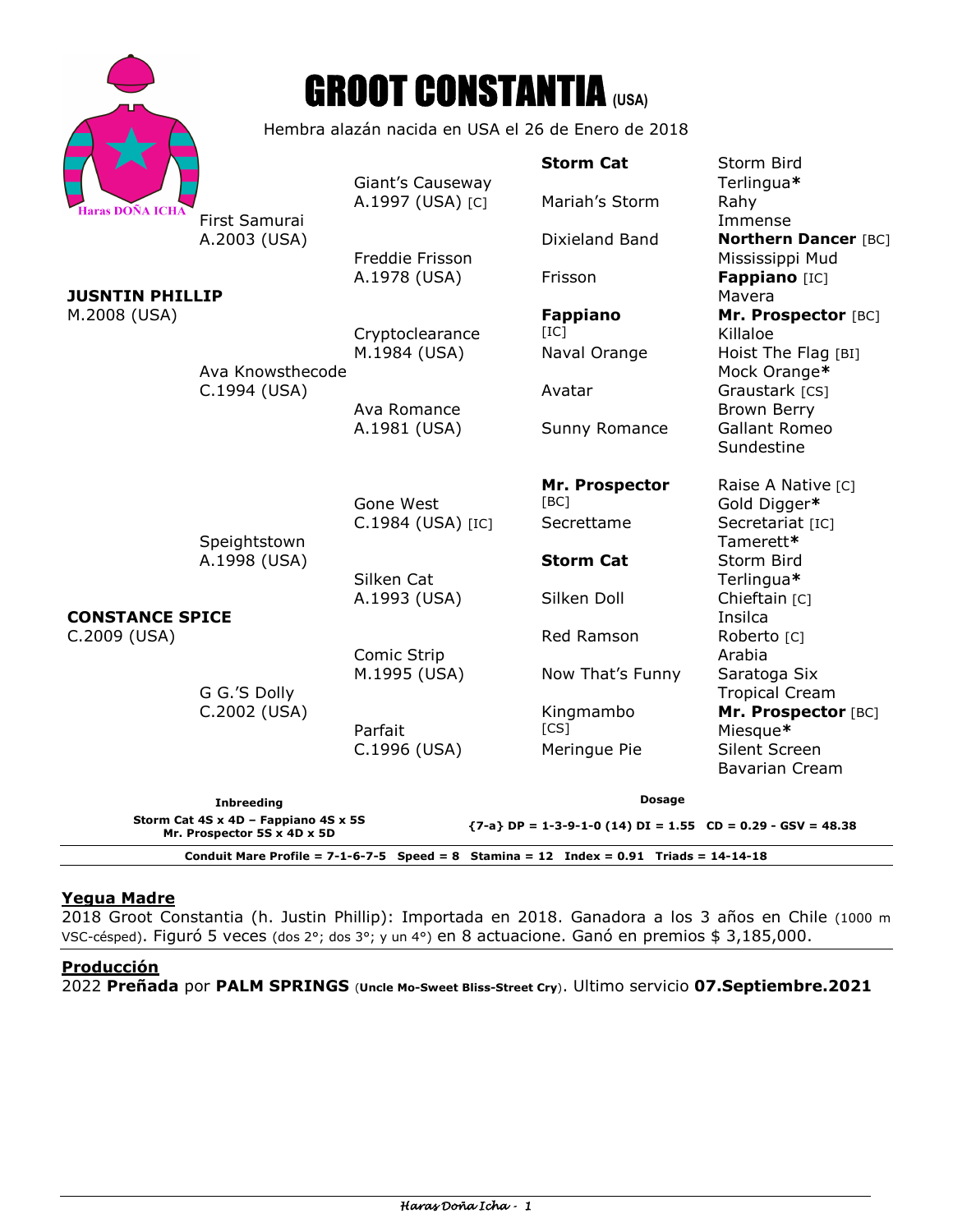### **LINEA PATERNA**

**JUSTIN PHILLIP** (**2008**). Ganador de 7 cs en USA, incl. Alfred G. Vanderbilt H **(Gr.1)**, Woody Stephens S **(Gr.2)**, True North H **(Gr.2)**, Count Fleet Sprint H **(Gr.3)**; 2° Vosburgh S **(Gr.1)**, True North H **(Gr.2)**; 3° King's Bishop S **(Gr.1)**, Jerome S **(Gr.2)**, Palos Verdes S **(Gr.2)**, Bay Shore S **(Gr.3)**, Mr. Prospector S. US\$ 1,293,437.

Es padre de **LADY T N T** (3 cs. en USA, incl. Charles Town Oaks**-Gr.3**; 2ª Dixie Belle S, Purple Martin S, Dance To Bristol S. US\$ 357,158), **RYONO TESORO** (3 cs. en Japón, incl. Crocus S**-L**; 3° Lapis Lazuli S**-L**. US\$ 422,781), **JUST MIGHT** (4 cs. en USA, incl. Colonel Power S, 2 veces; 2° Richard R. Scherer Memorial S, Duncan F. Kenner S; 3° Twin Spires Turf Sprint S**-Gr.2**, Woodford S**-Gr.2**. US\$ 330,482), **JUSTAHOLIC** (5 cs. en USA, incl. Wolf Hill S, Rainbow Heir S; 2° Tom Ridge S, Da Hoss S, Turf Dash S; 3° Pegasus S. US\$ 240,400), **SAFE TO SAY** (3 cs. en Canadá, incl. Bison City S; 3ª Selene S**-Gr.3**, Princess Elizabeth S, Wonder Where S. US\$ 224,553), **WHAT A CATCH** (4 cs. en USA, incl. Rockville Centre S; 3° Funny Cide S, Bertram F. Bongard S, Ontario County S. US\$ 207,417), **Upset Brewing** (3 cs. en USA; 2ª Debutante S, Ellis Park Debutante S, Letellier Memorial S, Take Charge Brandi S; 3ª Winning Colors S**-Gr.3**, Open Mind S. US\$ 281,892), **Secret Rose** (8 cs. en Puerto Rico; 2° Vuelve Candy**-Gr.3**, Día De La Raza S**-Gr.3**. US\$ 181,216), Di (7 cs. en USA. US\$ 135,560), Lou's Chardonnay (7 cs. en USA. US\$ 124,261), Just Fly (4 cs. en USA. US\$ 111,325), Bright Venezuela (4 cs. US\$ 112,840), Fastly (ganador en USA. US\$ 108,774), Berko (5 cs. en USA. US\$ 103,226), Riverboat Gambler (2 cs. en USA. US\$ 101,883), Justinian (3 cs. en USA. US\$ 95,013), etc…

# **LINEA MATERNA**

#### **1ª madre**

2009 Constance Spice (h. Speightstown): ganadora de 3 cs. a los 3 y 4 años en USA. US\$ 23,618. Importada en 2018. Es hermana materna de **STRONG INCENTIVE**. Murió, 2019. Madre de:

2016 N.N. (m. Stay Thirsty): no corrió en USA.

2017 Django Unreined (m. Justin Phillip): ganador a los 3 años en USA. US\$ 5,127.

2018 Groot Constantia (h. Justin Phillip): **ver arriba**.

# **2ª madre**

02 **G G'S DOLLY** (h. Comic Strip): ganadora de 7 cs. en USA, incl. Prairie Rose Stakes; 3ª Dean Kutz Stakes, Al Swihart Memorial Stakes. US\$ 176,460. Madre de:

- 09 Constance Spice (h. Speightstown): **ver arriba**.
- 11 Loan Guarante (h. Malibu Moon): ganadora a los 4 años en USA. US\$ 24,945.
- 12 **STRONG INCENTIVE** (h. Warrior's Reward): 2 cs. a los 3 años en 6 actuaciones en USA, incl. Jammed Lovely Stakes. US\$ 123,568. Madre de:
	- 18 **HIGHLY MOTIVATED** (m. Into Mischief): 2 cs. en 4 actuaciones en USA, incl. Nyquist Stakes; 3° Gotham Stakes **(Gr.3)**. US\$ 160,050.
- 14 Malibu Strip (m. Malibu Moon): importado de USA en 2016. Ganador de 5 cs. en Chile.
- 16 **Hall Pass** (cast. Freedom Child): 4 cs. en USA; 3° Force The Pass City Of Laurel Stakes **(L)**, Star De Naskra Stakes; 4° Maryland Million Sprint Handicap. US\$ 211,050.

#### **3ª madre**

96 Parfait (h. Kingmambo): 5 figs. en 8 actuaciones en USA. US\$ 26,110. Exportada a Japón, 2005. Es hermana materna de **MONSAGEM**, **PIE'S LIL BROTHER**. Madre de:

- 02 **G G'S DOLLY** (h. Comic Strip): **ver arriba**.
- 07 Sachertorte (h. Kurofune): 4 cs. en Japón. US\$ 707,093.
- 09 R Duran (cast. Heart's Cry): 4 cs. en Japón.

#### **4ª madre**

78 **MERINGUE PIE** (h. Silent Screen): ganadora de 14 cs. en USA, incl. Miss Prosperity Handicap, Shirley Jones Handicap, Nellie Morse Handicap, Liberation Handicap, Mountain Laurel Handicap; 2<sup>a</sup> Suwannee Handicap **(Gr.3)**, First Lady Handicap, Mary Duvall Handicap, Highland Park Stakes; 3ª Flirtation Stakes. US\$ 234,728. Madre de:

86 **MONSAGEM** (m. Nureyev): 4 cs. en Inglaterra, incl. Leicestershine Stakes; 3º Juddmonte Lonckige Stakes **(Gr.2)**; y en Francia 2º Prix Du Chemin Du Nord **(Gr.3)**; 3º Prix Jean Prat **(Gr.1)**; y en Alemania 3º Badener Meile **(Gr.3)**, Ammerschlager Frankfurt Pokal **(Gr.3)**. £ 64,109. **Padrillo** en Alemania.

88 Butterscotch Sauce (h. Clever Trick): disputó una carrera en USA. Madre de:

- 94 Chaging Fortunes (h. Spend A Buck): fig. en USA. Madre de:
	- 01 Fortunisic (h.Cape Town): 11 cs. en USA. US\$ 190,150. Madre de: